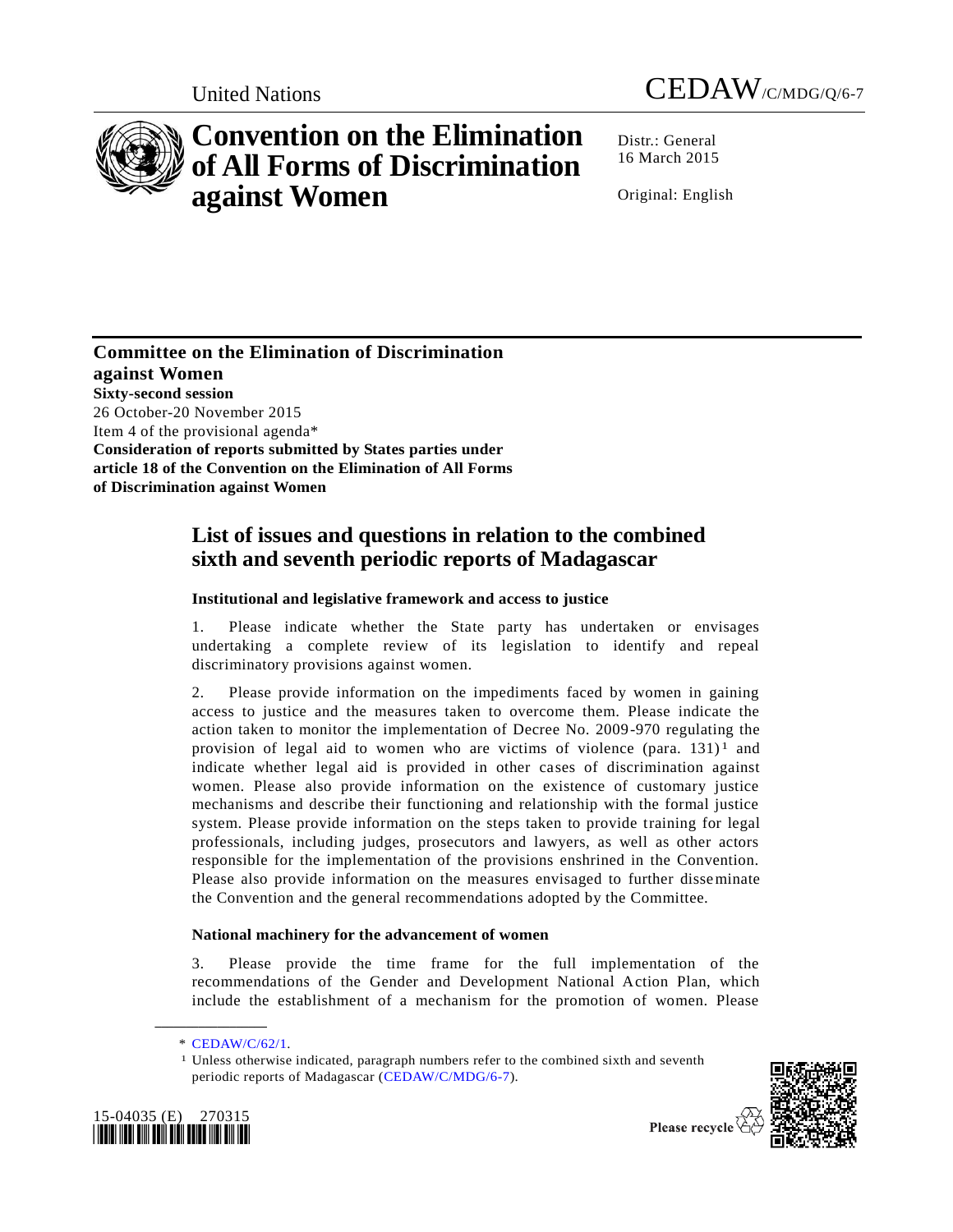indicate the measures envisaged to increase the budget allocated to the advancement of women and to ensure that the national machinery for the advancement of wome n has adequate human and technical resources at the national, regional, provincial and municipal levels.

### **Stereotypes and harmful practices**

4. Please indicate the measures taken to strengthen understanding of the equality of women and men and to work with the media in order to enhance a positive and non-stereotypical portrayal of women. Please indicate whether the State party envisages developing a comprehensive strategy to change social and cultural patterns and eliminate gender-based stereotypes and harmful practices, such as child marriage, sale of wives, "moletry" (bride price), "girls market", abandonment of a twin child and discrimination against women regarding their right to inheritance. Please also indicate the measures envisaged to assess the impact of the efforts made to educate and raise awareness about the harmful effect of such practices on girls and women.

#### **Violence against women**

5. Please indicate the time frame for the finalization of the national strategy to combat gender-based violence, and describe the measures taken and envisaged to encourage women to report all acts of violence, including domestic violence; ensure the prosecution of perpetrators; provide victims with protection, remedies and rehabilitation; and carry out capacity-building and awareness-raising programmes for the police, lawyers, health and social workers, the judiciary and the public at large. Please indicate whether the State party envisages adopting a comprehensive law to combat violence against women and ensuring that marital rape and sexual harassment are criminalized.

#### **Trafficking and exploitation of prostitution**

6. Please provide information on the measures taken and envisaged for the effective implementation of Law No. 2014-040 of 16 December 2014 against trafficking in persons. Please indicate the time frame for the finalization of the national action plan to combat trafficking and indicate the measures taken and envisaged to ensure its effective implementation. Please provide information on measures taken to combat sex tourism. Please also provide information on measures taken and envisaged to systematically collect sex-disaggregated data on trafficking and sex tourism and provide data: (a) on the number of victims, cases investigated, cases prosecuted and convictions for trafficking and sex tourism; and (b) on the punishment of perpetrators. Please provide information on progress and obstacles faced, if any, in implementing the provisions of the Act on combating trafficking and sex tourism that make it possible to prosecute offenders wherever they are located (para. 154). Please provide information on the conclusion of bilateral agreements with neighbouring countries, including Seychelles and Mauritius.

7. Please indicate the measures taken to provide educational and economic alternatives to prostitution and to introduce exit programmes and rehabilitation and reintegration measures for women leaving prostitution. Please indicate whether the legislation contains discriminatory provisions criminalizing women engaged in prostitution.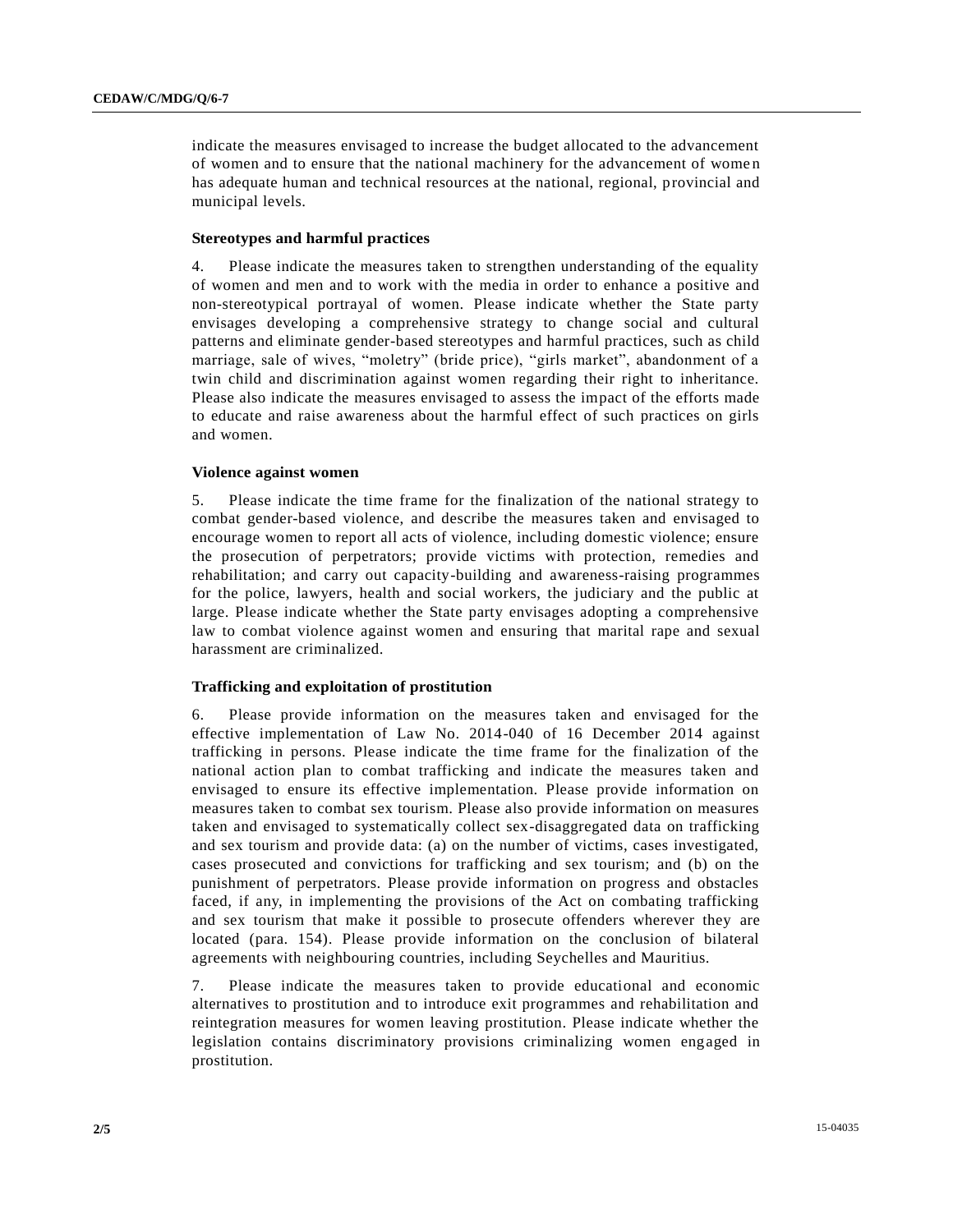## **Participation in political and public life**

8. Please provide information on the steps taken to achieve equal representation of women and men in decision-making positions in the Government, the judiciary, the legislature, the civil service at the national, regional, provincial and municipal levels and the diplomatic service, including through the adoption of temporary special measures, in accordance with article 4 (1) of the Convention and the Committee's general recommendation No. 25 on the subject. Please indicate whether temporary special measures are foreseen in view of the municipal elections to be held in July 2015. Please indicate to what extent women are being included in the political process following the political crisis.

#### **Nationality**

9. Mention is made of the ongoing revision of Order No. 60-064 of 22 July 1960, which deals with the Malagasy Nationality Code (paras. 116-118). Please indicate whether the revision has been made and, if it has not, the time frame for its finalization. Please state whether it includes the withdrawal of all existing discriminatory provisions relating to nationality.

#### **Education**

10. Please describe the measures taken to increase the enrolment rate of pupils, including girls, and those envisaged to further increase the female literacy rate, in particular in rural areas. Please indicate whether the State party envisages strengthening the measures taken to reduce the school dropout rate among girls and eliminate economic, social and cultural obstacles to girls' access to education, including the direct and indirect costs of education, in addition to child marriage and teenage pregnancy.

11. Please provide information on the current situation and trends in the State party regarding violence against and sexual harassment of girls in schools; the integration of age-appropriate sexual and reproductive health and rights education into the school curricula at all levels of education; and stereotypical attitudes about the roles and responsibilities of women and men in textbooks, curricula and teacher training.

#### **Employment**

12. It is indicated that the principles of equal access to employment and equal remuneration for work of equal value are respected (para. 42). Please provide data on the participation of women in the labour force, in both the public and private sectors, and details on wage gaps and occupational segregation. Please indicate the measures envisaged to address the disproportionately high unemployment rate of women. Please state whether all employees of the formal sector are covered by the social protection system and provide data on the impact of measures taken by the National Social Security Fund to encourage employers in the informal sector to enrol their employees so that they can obtain social benefits (para. 47).

13. Please indicate whether legal provisions prohibit sexual harassment in the workplace, and provide data on the number of reported cases of sexual harassment in the workplace and on the measures taken to prevent and punish such acts.

14. Please indicate whether the State party has taken measures to prevent and address the cases of abuse, violence, including sexual violence, or contemporary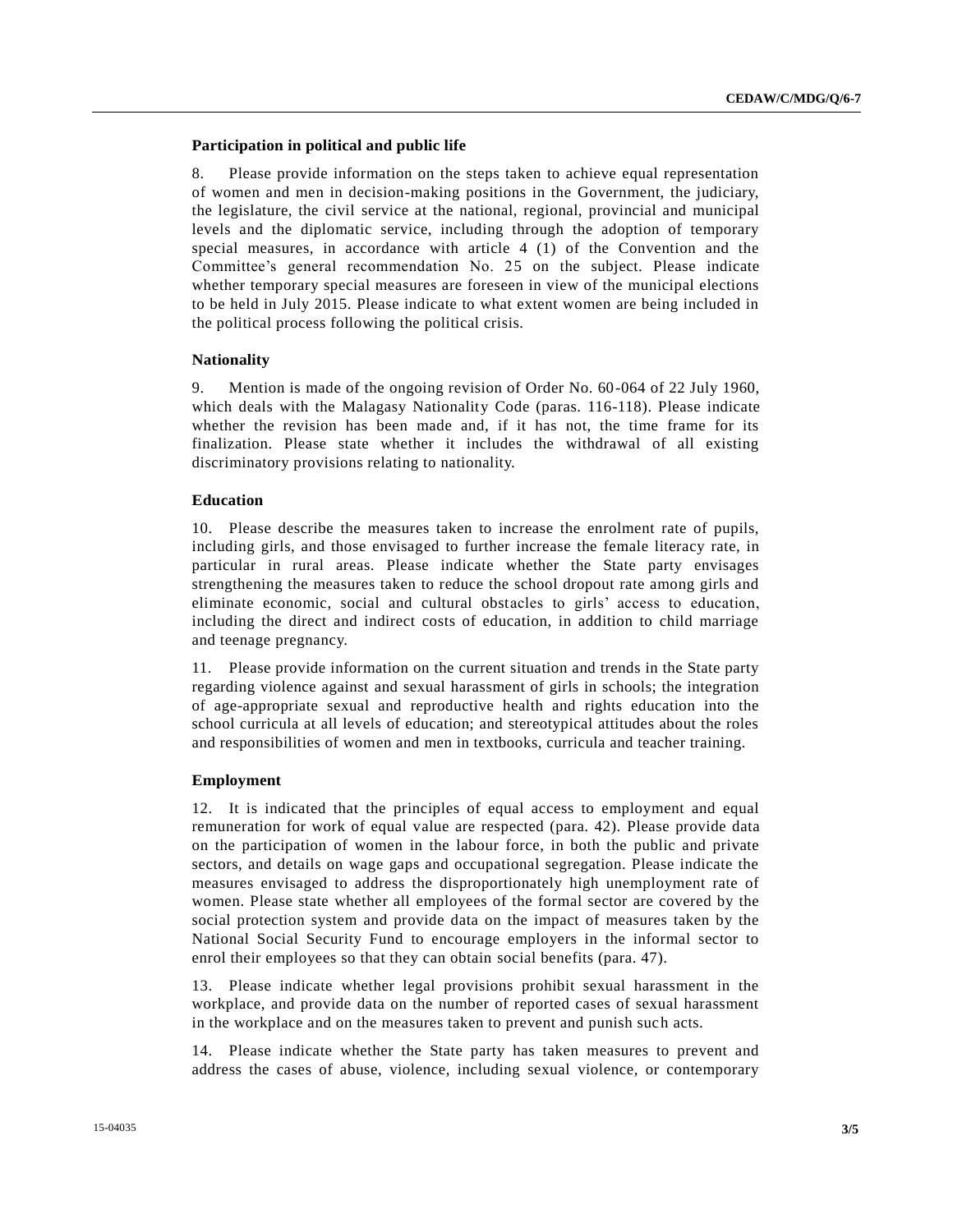forms of slavery of Malagasy migrant women in hosting countries and of Malagasy women and girl domestic workers in the State party.

#### **Health**

15. Please provide information on the measures taken to ensure the effective implementation of the road map for 2015-2019 to reduce maternal and neonatal mortality. Please indicate the measures envisaged to address: (a) the lack of adequate budget allocations to the health sector; (b) the persisting lack of access to basic health-care services and essential obstetric care, in particular among women living in rural areas, including due to the existence of sociocultural barriers; (c) the high rates of teenage pregnancy; and (d) cases of vesico-vaginal fistula.

16. Please state the time frame for the adoption of the bill on family planning and whether it includes access to contraception for adolescents. Please provide information on the measures envisaged to increase: (a) the availability and accessibility of comprehensive age-appropriate education on sexual and reproductive health and rights and family planning services; and (b) the rate of modern contraceptive use. Please state whether abortion is legally authorized in certain conditions, and, if it is, indicate the legal provisions referring to it and provide information on their implementation in practice. Please provide data on: (a) the prevalence of unsafe abortion disaggregated by region and economic status of the women; and (b) the number and proportion of women in detention after a conviction for illegal abortion. Please provide information on the incidence of unsafe abortions and their impact on women's health, including maternal mortality ratios.

17. Please describe the measures taken to tackle the persisting discrimination against and stigmatization of women living with HIV/AIDS and to prevent motherto-child transmission of HIV/AIDS.

#### **Economic empowerment of women, rural women and climate change**

18. Please indicate the measures taken to reduce poverty in urban and rural areas and to enhance the participation of rural women in developing policies in areas that affect them, including access to land, farm inputs and food crops. Please describe the measures taken and envisaged for the effective implementation of legal provisions ensuring non-discrimination against women as regards land ownership, property management and inheritance. Please state the measures taken to integrate disaster risk reduction into development processes and to counter the adverse impact of climate change. Please indicate whether the State party envisages incorporating a gender perspective into national disaster management and relief and recovery strategies.

#### **Disadvantaged groups of women**

19. Please indicate the time frame for the adoption and implementation of the bill protecting older women and the measures taken and envisaged to combat discrimination against women with disabilities and to protect them from sexual violence. Please provide information on the measures taken and envisaged to ensure that disadvantaged groups of women, including women living in poverty, rural women and women with disabilities, have effective access to health-care services, education, water, sanitation, food, housing and income -generating activities. Please indicate the number of women in detention, clarify whether they are always separated from male detainees and whether girls are separated from adult women